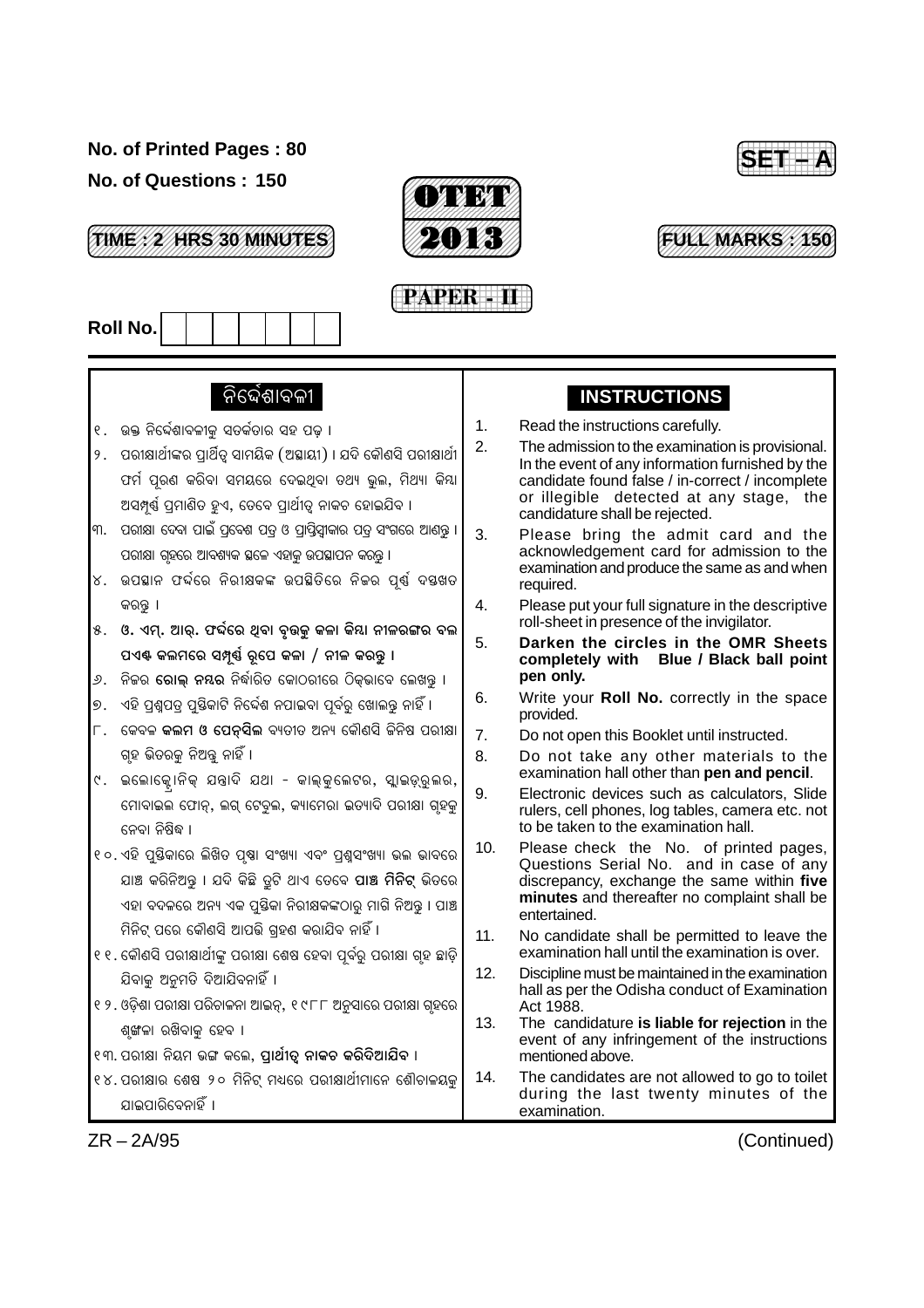# OTET - P-II

#### $SET - A$

# ଶିଶ ବିକାଶ ଓ ଶିକ୍ଷା **CHILD DEVELOPMENT AND PEDAGOGY**

ପ୍ରତ୍ୟେକ ପ୍ରଶ୍ନର ଚାରୋଟି ସୟାବ୍ୟ ଉତ୍ତର ଦିଆଯାଇଛି । ସେଗୁଡ଼ିକ ମଧ୍ୟରୁ ଠିକ୍ ଉତ୍ତରଟିକୁ ବାଛି OMR ଫର୍ଦର ସଂପୃକ୍ତ ବୂଉଟିକୁ କଳା / ନୀଳ ବଲ୍ ପଏଣ୍ଟ କଲମ ଦ୍ୱାରା ସଂପ୍ରର୍ଣ୍ଣ ଭାବେ କଳା କର ।

### Each question has four possible / probable answers. Choose the correct answer from among them and darken the appropriate circle completely in the OMR Sheet with Blue / Black ball point pen.

- $1.$ ଶିକ୍ଷା ମନୋବିଜ୍ଞାନ ଶାସ୍ତ୍ର ଅଧ୍ୟୟନ ଦ୍ୱାରା ଶିକ୍ଷକଙ୍କର କି ଲାଭ ହୁଏ ?
	- ବିଷୟଗତ ଜ୍ଞାନର ଅଭିବ଼ଦ୍ଧି ଘଟେ (B) ସାମାଜିକ ପ୍ରତିଷ୍ଠା ଲାଭ କରନ୍ତି  $(A)$
	- (C) ବିଚାର ଓ ଚିନ୍ତନ ଶକ୍ତିର ବିକାଶ ଘଟେ (D) ଶିକ୍ଷାର୍ଥୀକୁ ବୁଝିବା ଶକ୍ତିର ବିକାଶ ଘଟେ

How is the teacher benefitted by the study of Educational Psychology?

- (A) Increases his content knowledge
- (B) Gets social status
- (C) Develops judgement and thinking power
- (D) Develops the power to understand the educand
- $2.$ ବସ୍ତୁନିଷ୍ଠ ପଶ୍ଚ କାହାକ କହାଯାଏ ?
	- (A) ଯେଉଁ ପଶ୍ଚ ଏକ ନିର୍ଦ୍ଦିଷ୍ଟ ଶିକ୍ଷଣ ଉଦ୍ଦେଶ୍ୟ ମାପ କରେ
	- ଯେଉଁ ପଶ୍ଚ ଏକ ନିର୍ଦ୍ଦିଷ୍ଟ ବିଷୟବସ୍ତ୍ର ମାପ କରେ  $(B)$
	- (C) ଯେଉଁ ପଶ୍ରର ମାତ୍ର ଗୋଟିଏ ନିର୍ଦ୍ଦିଷ୍ଟ ଉତ୍ତର ଥାଏ
	- (D) ଯେଉଁ ପଶ୍ଚ ଏକାଧିକ ଶିକ୍ଷଣ ଉଦ୍ଦେଶ୍ୟ ମାପ କରେ

What is called an objective type of question?

- (A) Question which measures a specific objective of learning
- (B) Question which measures specific topic
- (C) Question which has only one specific answer
- (D) Question which measures more than one objectives of learning
- ଶେଶୀ ପମୋଶନ ନିମନ୍ତେ ମଖ୍ୟତଃ କେଉଁ ପରୀକ୍ଷଣ ବ୍ୟବହାର କରାଯାଇଥାଏ ?  $\overline{3}$ .
	- (A) କତୀ ପରୀକ୍ଷଣ (B) ଅଭିଯୋଗ୍ୟତା ପରୀକ୍ଷଣ
	- (C) ବ୍ୟାବହାରିକ ପରୀକ୍ଷଣ (D) ବାଚିକ ପରୀକ୍ଷଣ

 $ZR - 2A/95$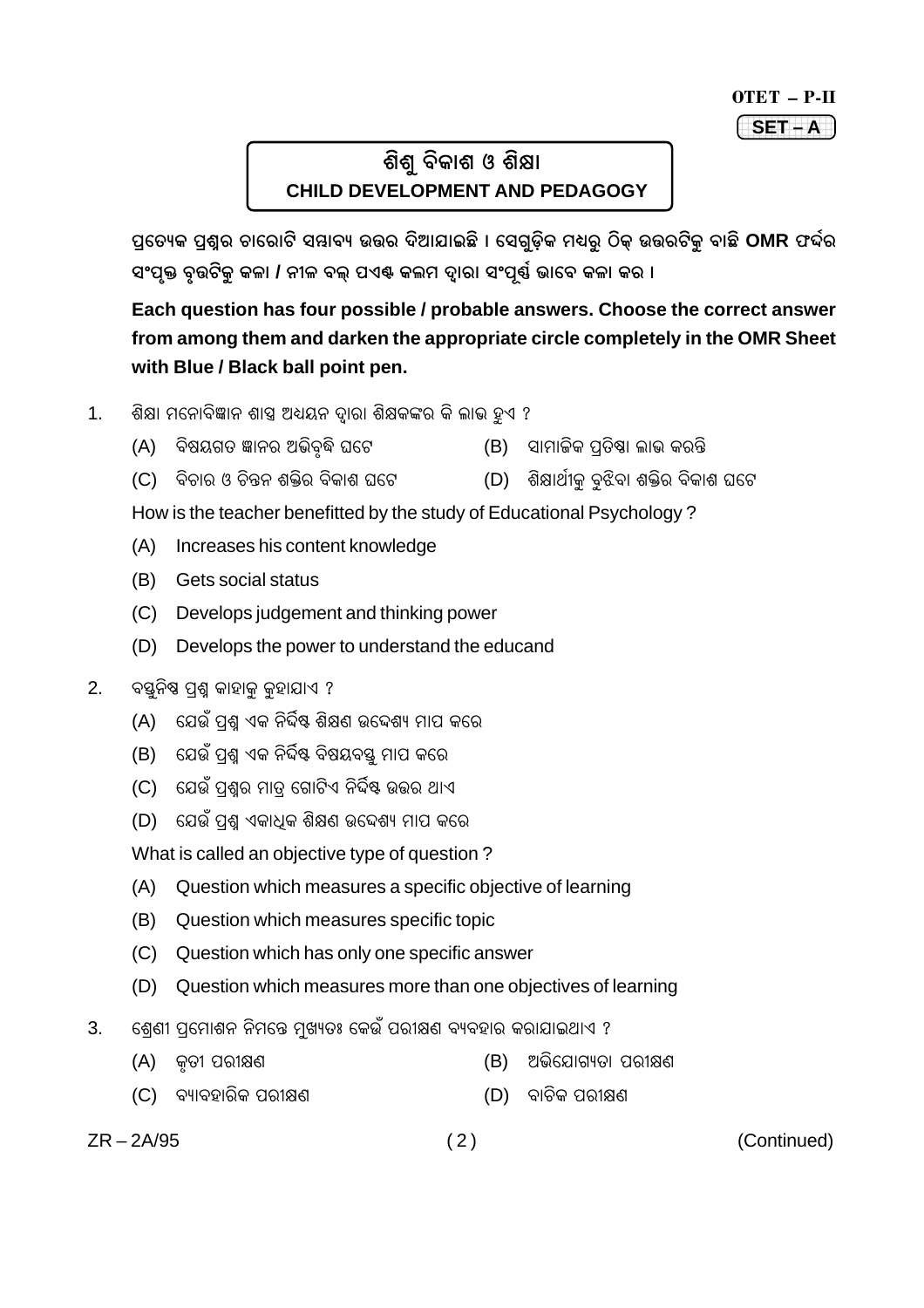|    |                                                                                                                                                                                                                |                                                                         |     | OTET - P-II                                                                               |
|----|----------------------------------------------------------------------------------------------------------------------------------------------------------------------------------------------------------------|-------------------------------------------------------------------------|-----|-------------------------------------------------------------------------------------------|
|    |                                                                                                                                                                                                                |                                                                         |     | SET-A                                                                                     |
|    |                                                                                                                                                                                                                | Which test is mainly used for class promotion?                          |     |                                                                                           |
|    | (A)                                                                                                                                                                                                            | Achievement test                                                        | (B) | Aptitude test                                                                             |
|    | (C)                                                                                                                                                                                                            | <b>Application test</b>                                                 | (D) | Oral test                                                                                 |
| 4. |                                                                                                                                                                                                                | କିଏ ଶିକ୍ଷଣ ଉଦ୍ଦେଶ୍ୟର ବର୍ଗୀକରଣ କରିଥିଲେ ?                                 |     |                                                                                           |
|    | (A)                                                                                                                                                                                                            | ବ୍ଲୁମ୍                                                                  | (B) | ଗିଲ୍ଫୋର୍ଡ                                                                                 |
|    | (C)                                                                                                                                                                                                            | ଗାଲ୍ଟନ                                                                  | (D) | ପିଆଜେ                                                                                     |
|    |                                                                                                                                                                                                                | Who classified instructional objectives?                                |     |                                                                                           |
|    | (A)                                                                                                                                                                                                            | <b>Bloom</b>                                                            | (B) | Guilford                                                                                  |
|    | (C)                                                                                                                                                                                                            | Galton                                                                  | (D) | Piaget                                                                                    |
| 5. | କଣେ ଶିକ୍ଷକ ଦଶଟି ଗଣିତ ପ୍ରଶ୍ନ ପ୍ରସ୍ତୁତ କରି ଗୋଟିଏ ଶ୍ରେଣୀର ଶିକ୍ଷାର୍ଥୀମାନଙ୍କ ଉପରେ ଭିନ୍ନ ଭିନ୍ନ ସମୟରେ ପରୀକ୍ଷା<br>କରିଦେଖିଲେ ଯେ, ପ୍ରତ୍ୟେକଙ୍କର ନୟରର ପ୍ରାୟ ସ୍ଥିରତା ରହୁଛି । ଏହା ପ୍ରଶ୍ନ ପ୍ରସ୍ତୁତିର କେଉଁ ବୈଶିଷ୍ୟକୁ ସୂଚାଉଛି ? |                                                                         |     |                                                                                           |
|    | (A)                                                                                                                                                                                                            | ବୈଧତା                                                                   | (B) | ବିଶ୍ୱସନୀୟତା                                                                               |
|    | (C)                                                                                                                                                                                                            | ବ୍ୟବହାର ଉପଯୋଗିତା                                                        | (D) | ବସ୍ତୁନିଷ୍ଠତା                                                                              |
|    |                                                                                                                                                                                                                |                                                                         |     | A teacher conducted a mathematics test with ten items and applied it on the pupils of the |
|    | same class at different times and found that marks scroed by each pupil remain almost                                                                                                                          |                                                                         |     |                                                                                           |
|    |                                                                                                                                                                                                                | constant. What does this indicate about the characteristic of the test? |     |                                                                                           |
|    | (A)                                                                                                                                                                                                            | Validity                                                                | (B) | Reliability                                                                               |
|    | (C)                                                                                                                                                                                                            | Usability                                                               | (D) | Objectivity                                                                               |
| 6. |                                                                                                                                                                                                                | ମାଷ୍ଠି ଶିକ୍ଷଣ ବ୍ୟବସ୍ଥାରେ ନିମ୍ନୋକ୍ତ କେଉଁଟିକୁ ନିୟନ୍ତ୍ରଣ କରାଯାଇଥାଏ ?       |     |                                                                                           |
|    | (A)                                                                                                                                                                                                            | ଶିକ୍ଷାଦାନ ସମୟ                                                           | (B) | ଶିକ୍ଷାଦାନ ବିଷୟ                                                                            |
|    | (C)                                                                                                                                                                                                            | ନ୍ୟୁନତମ ଶିକ୍ଷଣ ସ୍ତର                                                     | (D) | ଶିକ୍ଷଣ ଉଦ୍ଦେଶ୍ୟ                                                                           |
|    | Which of the following is regulated in mastery learning?                                                                                                                                                       |                                                                         |     |                                                                                           |
|    | (A)                                                                                                                                                                                                            | Teaching time                                                           | (B) | Teaching content                                                                          |
|    | (C)                                                                                                                                                                                                            | Minimum level of learning                                               | (D) | Objectives of learning                                                                    |
| 7. |                                                                                                                                                                                                                | ଶିକ୍ଷାଦାନ ସମୟରେ କରାଯାଉଥିବା ପରୀକ୍ଷା କେଉଁ ପ୍ରକାର ମୂଲ୍ୟାୟନ ?               |     |                                                                                           |
|    | (A)                                                                                                                                                                                                            | ଗଠନାମ୍ବକ                                                                | (B) | ସମାସ୍ତିସୃଚକ                                                                               |
|    | (C)                                                                                                                                                                                                            | ବ୍ୟବସ୍ଥାନ                                                               | (D) | ନୈଦାନିକ                                                                                   |
|    |                                                                                                                                                                                                                |                                                                         |     |                                                                                           |

 $ZR - 2A/95$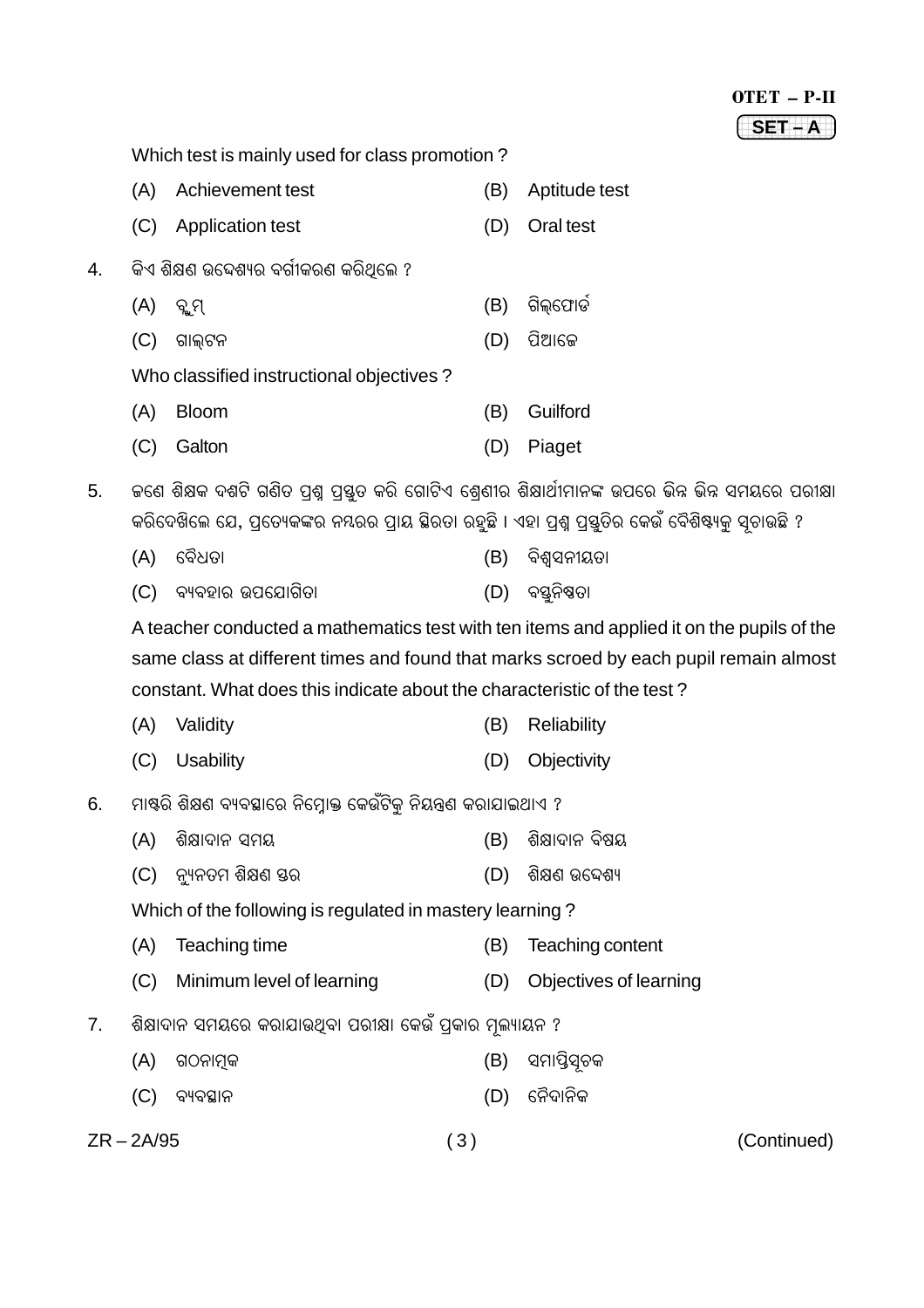|     |                                                                                                                                                          |                                                                                           |     | OTET - P-II                                                                                      |
|-----|----------------------------------------------------------------------------------------------------------------------------------------------------------|-------------------------------------------------------------------------------------------|-----|--------------------------------------------------------------------------------------------------|
|     |                                                                                                                                                          |                                                                                           |     | $SET - A$                                                                                        |
|     | The test conducted at the time of teaching belongs to what type of evaluation?                                                                           |                                                                                           |     |                                                                                                  |
|     | (A)                                                                                                                                                      | Formative                                                                                 | (B) | Summative                                                                                        |
|     | (C)                                                                                                                                                      | Placement                                                                                 | (D) | Diagnostic                                                                                       |
| 8.  |                                                                                                                                                          |                                                                                           |     | କଣେ ଶିଶୁର ବୃଦ୍ଧ୍ୟାଙ୍କ 100 ଓ ମାନସିକ ବୟସ 6 ବର୍ଷ ହେଲେ ଶିଶୁଟିକୁ କେଉଁ ଶ୍ରେଣୀରେ ନାମ ଲେଖାଇବା ଠିକ୍ ହେବ ? |
|     | (A)                                                                                                                                                      | ପ୍ରାକ୍ ପ୍ରାଥମିକ                                                                           | (B) | ଶିଶୁ ବିକାଶ କେନ୍ଦ୍ର                                                                               |
|     | (C)                                                                                                                                                      | ପ୍ରଥମ ଶ୍ରେଣୀ                                                                              | (D) | ଦ୍ୱିତୀୟ ଶ୍ରେଣୀ                                                                                   |
|     | The I. Q. of a child is 100 and his mental age is 6 years. To which class should the child be<br>admitted?                                               |                                                                                           |     |                                                                                                  |
|     | (A)                                                                                                                                                      | Pre-primary                                                                               | (B) | Child-care centre                                                                                |
|     | (C)                                                                                                                                                      | Class-one                                                                                 | (D) | Class-two                                                                                        |
| 9.  | ଗୋଟିଏ ଉଦ୍ଦୀପକ ପ୍ରତି ଜଣେ ବ୍ୟକ୍ତି ଭିନ୍ନ ଭିନ୍ନ ସମୟରେ ଭିନ୍ନ ଭିନ୍ନ ପ୍ରତିକ୍ରିୟା ପ୍ରକାଶ କଲା । ଏହା ନିମ୍ନୋକ୍ତ କେଉଁଟିକୁ<br>ସୂଚାଉଛି ?                               |                                                                                           |     |                                                                                                  |
|     | (A)                                                                                                                                                      | ବ୍ୟକ୍ତି-ବ୍ୟକ୍ତି ମଧ୍ୟରେ ତାରତମ୍ୟ                                                            | (B) | ଉଦ୍ଦୀପକ-ସମୟର ତାରତମ୍ୟ                                                                             |
|     | (C)                                                                                                                                                      | ବ୍ୟକ୍ତିଗତ ତାରତମ୍ୟ                                                                         | (D) | ଉପରୋକ୍ତ ମଧ୍ୟରୁ କୌଣସିଟି ନୁହେଁ                                                                     |
|     |                                                                                                                                                          | the following does it indicate?                                                           |     | An individual responded to a particualr stimulus differently at different times. To which of     |
|     | (A)                                                                                                                                                      | Inter-individual difference                                                               | (B) | Time-stimulus difference                                                                         |
|     | (C)                                                                                                                                                      | Intra-personal difference                                                                 | (D) | None of the above                                                                                |
| 10. | ଗୋଟିଏ ପ୍ରଶ୍ନକୁ ଯେଉଁ ଶୈକ୍ଷିକ ଉଦ୍ଦେଶ୍ୟ ମାପ କରିବା ନିମନ୍ତେ ପ୍ରସ୍ତୁତ କରାଯାଇଥାଏ, ଯଦି ତାହା ସେହି ଉଦ୍ଦେଶ୍ୟ ମାପ<br>କରିଥାଏ, ତେବେ ତାହା ପ୍ରଶ୍ନର କେଉଁ ଗୁଣକୁ ସୂଚାଇଥାଏ ? |                                                                                           |     |                                                                                                  |
|     | (A)                                                                                                                                                      | ନିର୍ଭରଯୋଗ୍ୟତା                                                                             | (B) | ବସ୍ତୁନିଷ୍ଠତା                                                                                     |
|     | (C)                                                                                                                                                      | ବୈଧତା                                                                                     | (D) | ବ୍ୟବହାର ଉପଯୋଗିତା                                                                                 |
|     | If a question measures the same objective of learning for which it is constructed, then it<br>indicates which characteristic of the test?                |                                                                                           |     |                                                                                                  |
|     | (A)                                                                                                                                                      | Reliability                                                                               | (B) | Objectivity                                                                                      |
|     | (C)                                                                                                                                                      | Validity                                                                                  | (D) | <b>Usability</b>                                                                                 |
| 11. |                                                                                                                                                          | ବୃଦ୍ଧି ଓ ବିକାଶର କେଉଁ ଅବସ୍ଥାକୁ ଚାପ ଓ ତାଡ଼ନା ଅବସ୍ଥା (period of stress and strain) କୁହାଯାଏ ? |     |                                                                                                  |
|     | (A)                                                                                                                                                      | ବାଲ୍ୟାବସ୍ଥା                                                                               | (B) | ପ୍ରାନ୍ତ ବାଲ୍ୟାବସ୍ଥା                                                                              |
|     | (C)                                                                                                                                                      | କୈଶୋରାବସ୍ଥା                                                                               | (D) | ପୌଢ଼ାବସ୍ଥା                                                                                       |

ZR – 2A/95 ( 4 ) (Continued)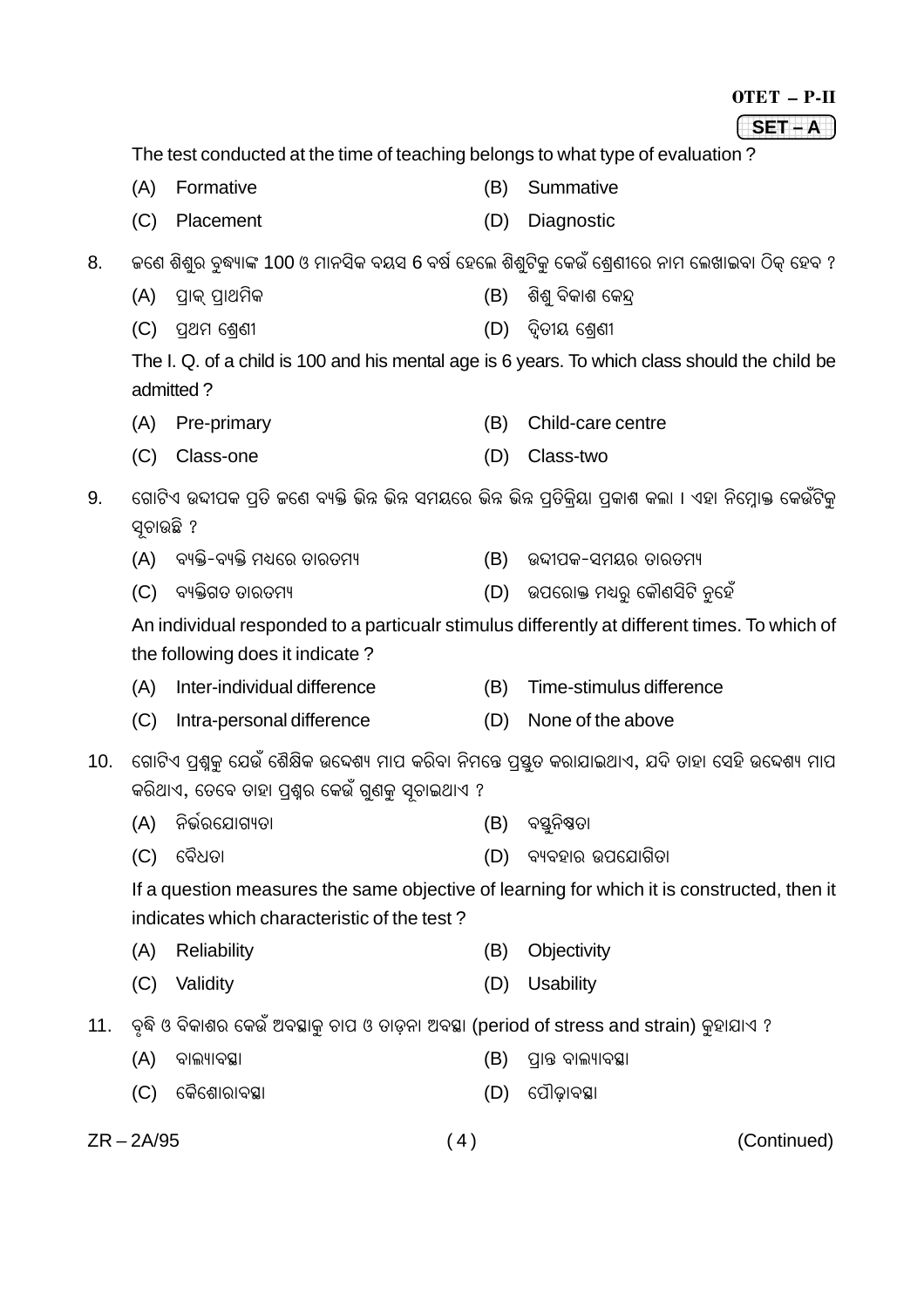|     |                                                                                                                                                                                                                                                                                                                                                 |                                                                                                |     | OTET - P-II                                                                                |  |  |
|-----|-------------------------------------------------------------------------------------------------------------------------------------------------------------------------------------------------------------------------------------------------------------------------------------------------------------------------------------------------|------------------------------------------------------------------------------------------------|-----|--------------------------------------------------------------------------------------------|--|--|
|     |                                                                                                                                                                                                                                                                                                                                                 |                                                                                                |     | SET-A                                                                                      |  |  |
|     |                                                                                                                                                                                                                                                                                                                                                 | What stage of growth and development is called as the 'period of stress and strain'?           |     |                                                                                            |  |  |
|     | (A)                                                                                                                                                                                                                                                                                                                                             | Childhood                                                                                      | (B) | Late-childhood                                                                             |  |  |
|     | (C)                                                                                                                                                                                                                                                                                                                                             | Adolescence                                                                                    | (D) | Adulthood                                                                                  |  |  |
| 12. |                                                                                                                                                                                                                                                                                                                                                 | ଶିଶୁର ବୌଦ୍ଧିକ ବିକାଶ ମୁଖ୍ୟତଃ ଚାରୋଟି ପର୍ଯ୍ୟାୟ ଦେଇ ସଂଗଠିତ ହୋଇଥାଏ - ଏହା ଉପରେ କିଏ ପରୀକ୍ଷା କରିଥିଲେ ? |     |                                                                                            |  |  |
|     | (A)                                                                                                                                                                                                                                                                                                                                             | ସ୍କିନର୍                                                                                        | (B) | ପିଆଜେ                                                                                      |  |  |
|     | (C)                                                                                                                                                                                                                                                                                                                                             | କୋହଲ୍ବର୍ଗ                                                                                      | (D) | ରିକ୍ସନ                                                                                     |  |  |
|     |                                                                                                                                                                                                                                                                                                                                                 |                                                                                                |     | The intellectual development of a child takes place mainly in four stages — who propounded |  |  |
|     |                                                                                                                                                                                                                                                                                                                                                 | this theory?                                                                                   |     |                                                                                            |  |  |
|     | (A)                                                                                                                                                                                                                                                                                                                                             | <b>Skinner</b>                                                                                 | (B) | Piaget                                                                                     |  |  |
|     | (C)                                                                                                                                                                                                                                                                                                                                             | Kohlberg                                                                                       | (D) | Rickson                                                                                    |  |  |
| 13. |                                                                                                                                                                                                                                                                                                                                                 | କଣେ ଆଦର୍ଶ ଶିକ୍ଷକ ନିମ୍ନୋକ୍ତ କେଉଁଟି ଉପରେ ଗୁରୁତ୍ୱ ଦେବା ଉଚିତ ?                                     |     |                                                                                            |  |  |
|     | (A)                                                                                                                                                                                                                                                                                                                                             | ଉଦ୍ଦେଶ୍ୟ-ଭିତ୍ତିକ ଶିକ୍ଷାଦାନ                                                                     | (B) | କାର୍ଯ୍ୟ-ଭିଭିକ ଶିକ୍ଷାଦାନ                                                                    |  |  |
|     | (C)                                                                                                                                                                                                                                                                                                                                             | ଶିକ୍ଷାର୍ଥୀ-କୈନ୍ଦ୍ରିକ ଶିକ୍ଷାଦାନ                                                                 | (D) | ଉପରୋକ୍ତ ସମୟ                                                                                |  |  |
|     | Which of the following should an ideal teacher emphasize?                                                                                                                                                                                                                                                                                       |                                                                                                |     |                                                                                            |  |  |
|     | (A)                                                                                                                                                                                                                                                                                                                                             | Objective-based teaching                                                                       | (B) | Activity-based teaching                                                                    |  |  |
|     | (C)                                                                                                                                                                                                                                                                                                                                             | Pupil-centred teaching                                                                         | (D) | All of the above                                                                           |  |  |
| 14. | ମାନକୀକୃତ-ପରୀକ୍ଷଣ ପ୍ରଶ୍ନ ପ୍ରସ୍ତୁତି ନିମନ୍ତେ କେଉଁ କ୍ରମଟି ଠିକ୍ ?                                                                                                                                                                                                                                                                                    |                                                                                                |     |                                                                                            |  |  |
|     | (A)                                                                                                                                                                                                                                                                                                                                             | ବିଷୟ ଚୟନ – ଶିକ୍ଷଣ ଉଦ୍ଦେଶ୍ୟ ଛିର କରିବା – ପ୍ରଶ୍ନ ନକ୍ସା ପ୍ରସ୍ତୁତି – ପ୍ରଶ୍ନର ଗଠନ                    |     |                                                                                            |  |  |
|     | (B)                                                                                                                                                                                                                                                                                                                                             | ବିଷୟ ଚୟନ – ପ୍ରଶ୍ନ ନକ୍ସା ପ୍ରସ୍ତୁତି – ଶିକ୍ଷଣ ଉଦ୍ଦେଶ୍ୟ ସ୍ଥିର କରିବା – ପ୍ରଶ୍ନ ପ୍ରସ୍ତୁତି             |     |                                                                                            |  |  |
|     | (C)                                                                                                                                                                                                                                                                                                                                             | ପ୍ରଶ୍ମ ନକ୍ସା ପ୍ରସ୍ତୁତି – ଶିକ୍ଷଣ ଉଦ୍ଦେଶ୍ୟ ସ୍ଥିର କରିବା – ବିଷୟ ଚୟନ – ପ୍ରଶ୍ମ ପ୍ରସ୍ତୁତି             |     |                                                                                            |  |  |
|     | ଶିକ୍ଷଣ ଉଦ୍ଦେଶ୍ୟ ହିର କରିବା – ପ୍ରଶ୍ନ ନକ୍ସା ପ୍ରସ୍ତୁତି – ପ୍ରଶ୍ନ ଗଠନ – ପ୍ରଶ୍ନ ବିଶ୍ଳେଷଣ<br>(D)                                                                                                                                                                                                                                                        |                                                                                                |     |                                                                                            |  |  |
|     |                                                                                                                                                                                                                                                                                                                                                 | Which order is correct in the preparation of a standardised test?                              |     |                                                                                            |  |  |
|     | Selection of topic – Identification of objectives – Blue print preparation – Writing the<br>(A)<br>questions<br>Selection of topic - Blue print preparation - Identification of objectives - Writing the<br>(B)<br>questions<br>Preparation of Blue print – Identification of objectives – Selection of topic – Writing<br>(C)<br>the questions |                                                                                                |     |                                                                                            |  |  |
|     |                                                                                                                                                                                                                                                                                                                                                 |                                                                                                |     |                                                                                            |  |  |
|     |                                                                                                                                                                                                                                                                                                                                                 |                                                                                                |     |                                                                                            |  |  |
|     | (D)                                                                                                                                                                                                                                                                                                                                             | Analysis of questions                                                                          |     | Identification of objectives - Blue print preparation - Writing the questions -            |  |  |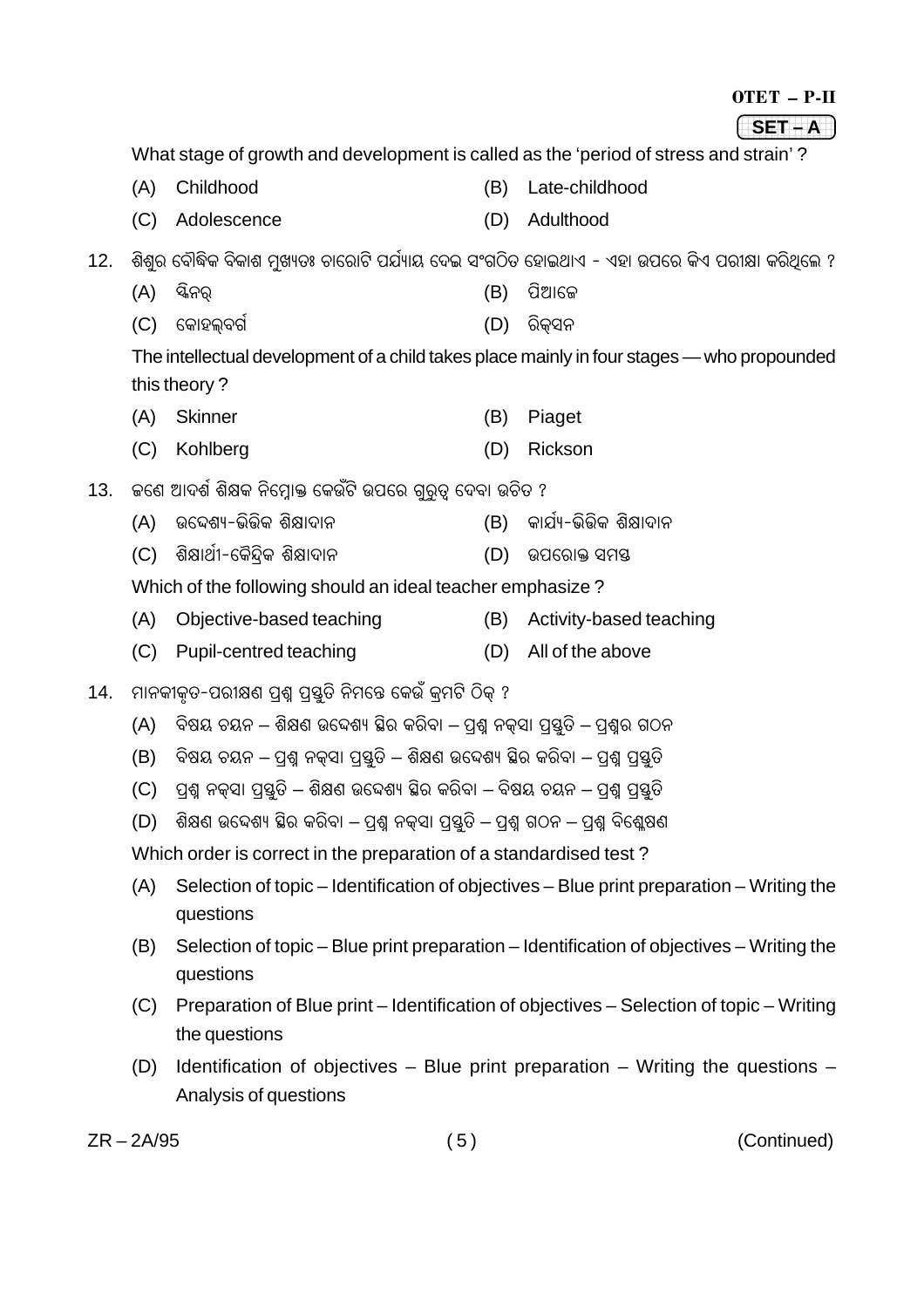| OTET<br>$\overline{\phantom{a}}$ |  |  |
|----------------------------------|--|--|
|----------------------------------|--|--|

 $SET - A$ 15. ପାଥମିକ ବିଦ୍ୟାଳୟରେ ଶିକ୍ଷାର୍ଥୀମାନଙ୍କର ସମୟାନବର୍ତ୍ତିତା ଅନ୍ଧାନ ନିମନ୍ତେ କେଉଁଟି ମୁଖ୍ୟତଃ ବ୍ୟବହାର କରାଯାଇଥାଏ ?

- (A) ଟେକ ଲିଷ୍ଟ (B) ସାକ୍ଷାତାକାର
- (C) ରେଟିଙ୍ଗ ସ୍କେଲ  $(D)$  ପଶ୍ୱଗୁଚ୍ଛ

Which of the followings is mainly used to study the punctuality of the pupils at the primary schools?

- (A) Check-list (B) Interview
- (C) Rating scale (D) Questionnaire
- 16. ବ୍ୟକ୍ତି-ଅଧ୍ୟୟନ ପାଇଁ ନିମ୍ବୋକ୍ତ କେଉଁ ତଥ୍ୟ ସଂଗହ କରାଯାଏ ?
	- (A) ସାଙ୍ଗସାଥୀଙ୍କ ସହ ସଂମର୍ଜ (B) ପଡୋଶୀଙ୍କ ସହ ସଂପର୍କ
	- (C) ସହପାଠୀଙ୍କ ସହ ସଂପର୍କ (D) ଉପରୋକ୍ତ ସମୟ
	- Which of the following data is collected for individual case-study?
	- (A) Relation with friends (B) Relation with neighbours
	- (C) Relation with classmates (D) All of the above
- ଶିକ୍ଷଣ କେଉଁ ପକ୍ିୟାକୁ ବୁଝାଏ ?  $17.$ 
	- ଆଚରଣଗତ ପରିବର୍ତ୍ତନ ପକିୟା (B) ଗ୍ରଣାମ୍ବକ ବିକାଶ ପକିୟା  $(A)$
	- (C) ଅଭ୍ୟାସ ମଳକ ପକିୟା (D) ଉପରୋକ୍ତ ସମୟ
	- Which of the following Process indicates learning?
	- (A) Process of behavioural changes (B) Process of qualitative development
	- (C) Process of practice (D) All of the above
- 18. ଶିକ୍ଷଣ କ୍ଷେତ୍ରେ ଅଭିପେରଣାର କାର୍ଯ୍ୟ କ'ଣ ?
	- ଆଚରଣକୁ ଲକ୍ଷ୍ୟାଭିମୁଖୀ କରିବା (B) ଆଚରଣକୁ ଶୃଙ୍ଖଳିତ କରିବା  $(A)$
	- (C) ଆଚରଣକୁ ସକ୍ୱିୟ କରିବା
	- What is the role of motivation in learning?
	- (A) It makes the behaviour goal directed (B) It makes the behaviour systematic
	- (C) It activates the learners behaviour (D) All of the above
- 19. ଜଣେ ଶିକ୍ଷକ କାଗଜର ବ୍ୟବହାର କ'ଣ ବୋଲି ପିଲାମାନଙ୍କ ପଚାରିଲେ । ଜଣେ ଛାତ୍ର ୧୦ ରୁ ୧୫ଟି ପ୍ରୟୋଗାମୂକ ବ୍ୟବହାରର ଉଦାହରଣ ଦେଲା । ଏହା ଛାତ୍ରର କି ପ୍ରକାର ଚିନ୍ତନ ପ୍ରକ୍ରିୟା ?
	- (B) କେନ୍ଦାଭିମ୍ଖୀ (A) କେନ୍ଦାପସାରୀ
	- $(D)$  କାଳ୍ପନିକ (C) ନିୟନ୍ତିତ
- $ZR 2A/95$

- 
- 
- (D) ଉପରୋକ୍ତ ସମୟ
-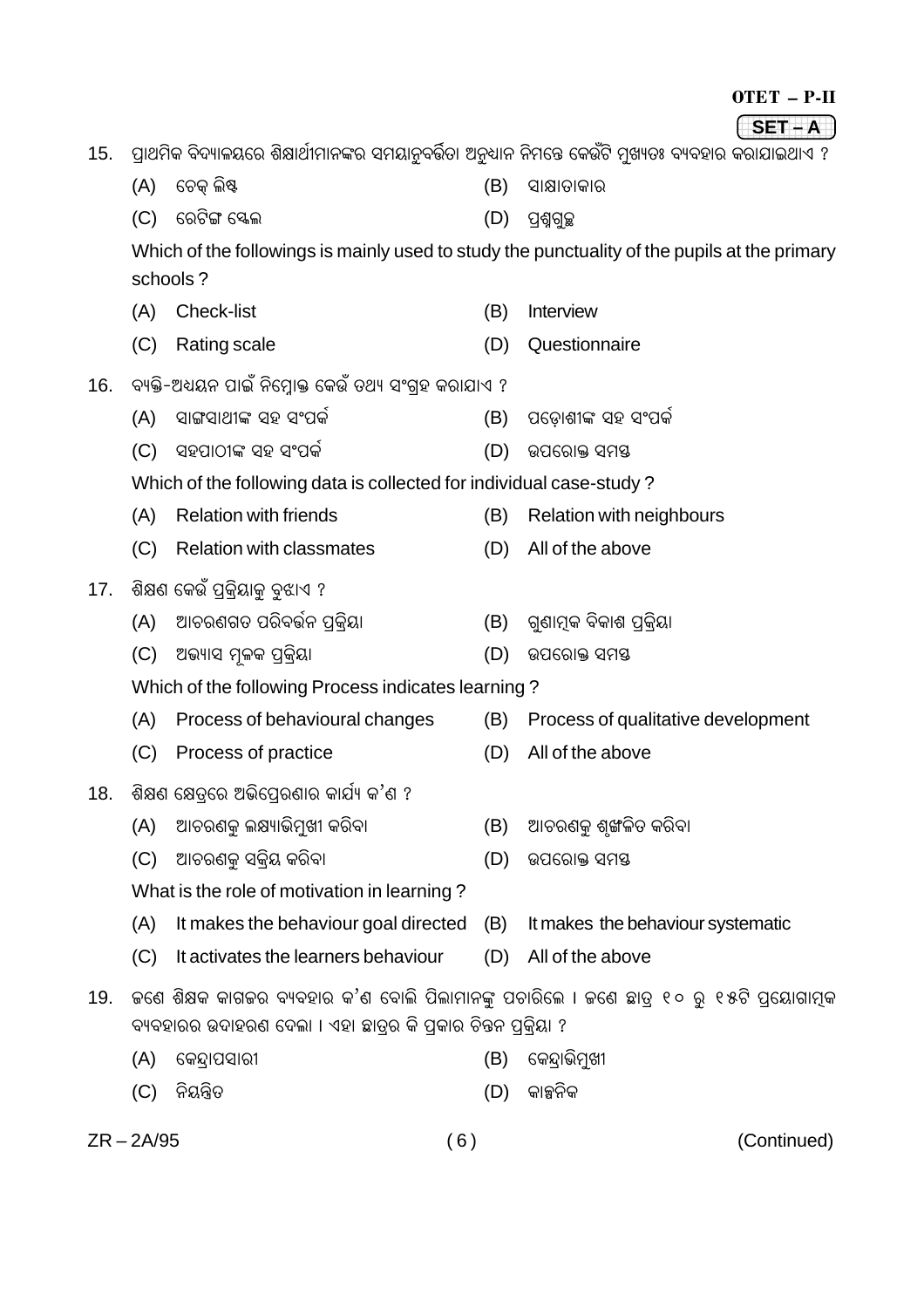|  | P.H |
|--|-----|
|  |     |
|  |     |

#### 1234 The Control of the Control of the Control of the Control of the Control of the Control of the Control of **(SET – A**)

A teacher asked the students about the uses of paper. A child gave 10 to 15 examples of the practical use of paper. This indicates what type of thought process ?

- (A) Divergent (B) Convergent
- (C) Controlled (D) Imaginary
- 20. ନିମ୍ନୁଷ ଉକ୍ତିମାନଙ୍କ ମଧ୍ୟର୍ କେଉଁଟି ବିକାଶ ପାଇଁ ପ୍ରଯ୍ତ୍ୟା ନହେଁ ?
	- (A) ବିକାଶ ଏକ ଜୀବନବ୍ୟାପି ପକିୟା (B) ଶାରୀରିକ ପରିପକ୍ତା ହିଁ ବିକାଶ
	- (C) ବିକାଶ ଗ୍ରଣାମୂକ ତଥା ପରିମାଣାମୂକ ଅଟେ (D) ବିକାଶ ବ୍ୟକ୍ତି-କୈନ୍ଦିକ ଅଟେ

Which one of the following statement is not applicable for development ?

- (A) Development is a life long process
- (B) Physical maturity is development
- (C) Development is qualitative as well as quantitative
- (D) Development is individual centred
- <u>21. ଅନଗସର ଶିକ୍ଷାର୍ଥୀମାନଙ୍କ ଶିକ୍ଷା ନିମନ୍ତେ କି ପଦକ୍ଷେପ ନିଆଯିବା ଉଚିତ ?</u>
	- (A) ସ୍ୱତନ୍ତ୍ର ଶେଶୀଗୃହ (B) ସ୍ୱତନ୍ତ୍ର ପାଠ୍ୟକ୍ରମ
	- (C) ସ୍ତନ୍ତ୍ର ଶିକ୍ଷାଦାନ ପଦ୍ଧତି (D) ଉପରୋକ୍ତ ସମୟ

What step should be taken for education of under achievers ?

- (A) Separate class-room (B) Separate curriculum
- (C) Special teaching method (D) All of the above
- $22.$  "Hit the Iron when it is hot" ଏହା କେଉଁ ଶିକ୍ଷଣ ନିୟମ ଉପରେ ଆଧାରିତ ?
	- (A) ¨÷Öë†ÿç œÿçßþ (B) AœÿëÉêÁÿœÿ œÿçßþ
	- (C) üÿÁÿæüÿÁÿ (D) D¨{ÀÿæNÿ þšÀëÿ {Lÿò~Óçsç œëÿ{Üÿô

"Hit the Iron when it is hot" — on which law of learning is it based ?

- (A) Law of Readiness (B) Law of Exercise
- (C) Law of Effect (D) None of the above
- 23. ଶିକ୍ଷାଦାନ ପଦ୍ଧତି ଦୃଷ୍ଟିରୁ କେଉଁ କ୍ମଟି ଠିକ୍ ?
	- (A) ପ୍ରସଙ୍ଗୀକରଣ ବ୍ୟାଖ୍ୟାକରଣ ପୂର୍ବଜ୍ଞାନ ପରୀକ୍ଷା ମୂଲ୍ୟାୟନ
	- (B) ପ୍ରସଙ୍ଗୀକରଣ ଉପସ୍ଥାପନା ପୂର୍ବଜ୍ଞାନ ପରୀକ୍ଷା ମୂଲ୍ୟାୟନ
	- (C) ପୂର୍ବଞ୍ଜାନ ପରୀକ୍ଷା ପ୍ରସଙ୍ଗୀକରଣ ନୂତନ ଜ୍ଞାନ ପ୍ରଦାନ ମୂଲ୍ୟାୟନ
	- (D) ପ୍ରସଙ୍ଗୀକରଣ ନୂତନ ଜ୍ଞାନ ପ୍ରଦାନ ମୂଲ୍ୟାୟନ ବ୍ୟାଖ୍ୟାକରଣ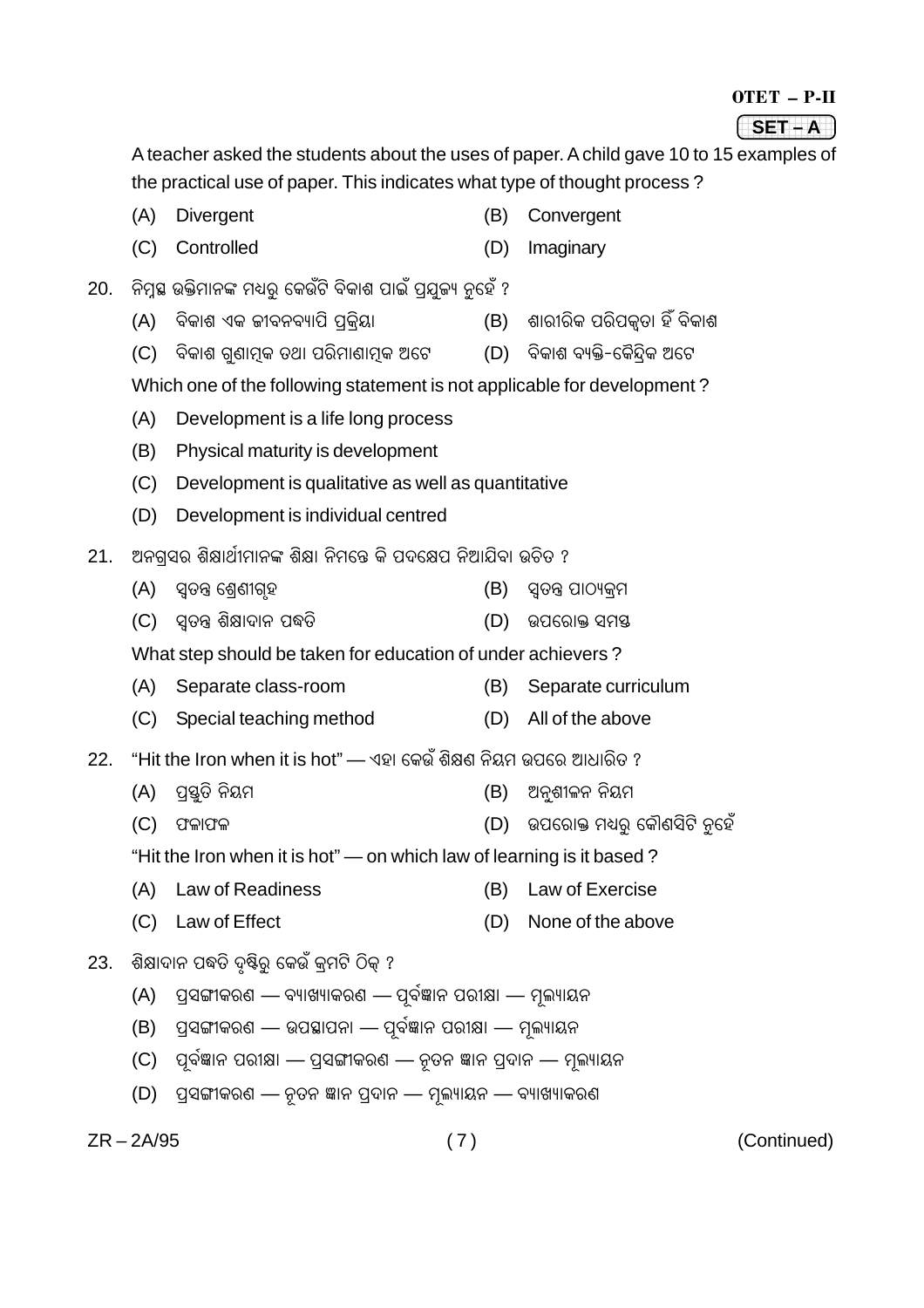#### OTET – P-II 1234 The Control of the Control of the Control of the Control of the Control of the Control of the Control of **(SET – A**)

Which sequence is correct from the point of view of teaching method ?

- (A) Presentation of the topic Explanation Testing of previous knowledge Evaluation
- (B) Presentation of the topic Introduction Testing of previous knowledge Evalution
- (C) Testing of previous knowledge Presentation of the topic Presentation of new knowledge — Evaluation
- (D) Presentation of the topic Presentation of new knowledge Evaluation Explanation
- 24. ପ୍ରତିଭାବାନ ବିଦ୍ୟାର୍ଥୀମାନଙ୍କର ବୌଦ୍ଧିକ ବିକାଶ ନିମନ୍ତେ ଶିକ୍ଷକ କ'ଶ କରିବା ଉଚିତ ?
	- (A) କିଜ୍ଞାସାମଳକ ପଶ୍ଚ ପଚାରିବେ (B) କେନ୍ଦାପସାରୀ ଚିନ୍ତନ ପାଇଁ ସଯୋଗ ଦେବେ
	- (C) ବିଶେଷଣାମକ ଓ ପ୍ରୟୋଗାମକ ପଶ ପଚାରିବେ (D) ଉପରୋକ୍ତ ସମୟ

What should a teacher do for the intellectual development of gifted pupils ?

- (A) Ask inquisitive questions
- (B) Opportunity for divergent thinking
- (C) Ask analytical and application type of questions
- (D) All of the above
- 25. ଗଠନାମୂକ ମୁଲ୍ୟାୟନ ନିମନ୍ତେ କେଉଁଟିର ବ୍ୟବହାର କରାଯାଏ ନାହିଁ ?
	- (A) SõÜÿ Lÿæ¾ö¿ (B) {Àÿsçó {Ôÿàÿ
	- (C) ¨÷ɧSëbÿ (D) FLÿLÿ ¨Àÿêä~

Which of the following is not used in formative evaluation ?

- (A) Home work (B) Rating scale
- (C) Questionnaire (D) Unit test
- <u>26. କାର୍ଯ୍ୟଭିଭିକ ଶିକ୍ଷାଦାନ ବ୍ୟବସ୍ଥାରେ </u>
	- (A) ଶିକ୍ଷାର୍ଥୀ ସକିୟ ରହନ୍ତି (B) ଶିକ୍ଷଣ ଆନନ୍ଦଦାୟକ ହୁଏ
	- (C) ଶିକ୍ଷଣ ଲକ୍ଷ୍ୟାଭିମ୍ଖୀ ହୁଏ (D) ଉପରୋକ୍ତ ସମୟ
	- In an activity based teaching ———
	-
	- (C) learning becomes purposeful (D) All of the above
- 
- - (A) learners remain active (B) learning becomes pleasant
		-
- ZR 2A/95 ( 8 ) (Continued)
	-